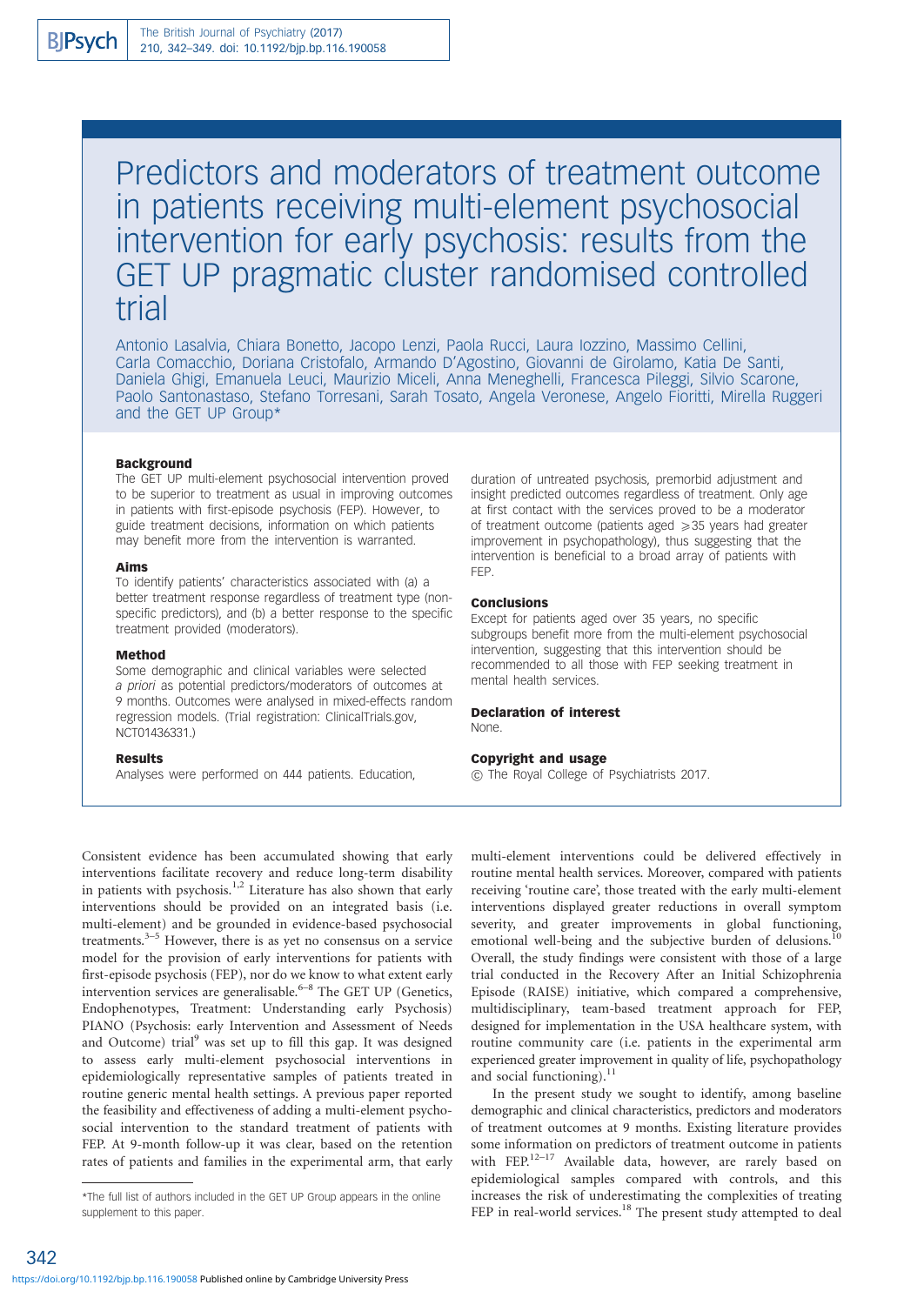with this gap, and, in particular, aimed to understand: (a) which patients' characteristics are associated with a better treatment response, regardless of treatment type (non-specific predictors); and (b) which characteristics are associated with a better response to the specific FEP treatment provided in the GET UP trial (moderators). Predictors of outcome across treatment groups provide prognostic information by clarifying which patients will respond more favourably to treatment in general, whereas treatment moderators provide prescriptive information about optimal treatment selection.<sup>19</sup> Although there are clinical benefits in establishing baseline predictors of overall treatment success,<sup>20</sup> identifying treatment moderators (who will do better in which treatment) may have more important clinical and costeffectiveness implications. Despite the value of identifying the subgroups of patients and the circumstances associated with the effectiveness of early multi-element psychosocial interventions for psychosis, there is as yet little information about moderators of outcome. These findings would be extremely relevant in order to clarify generalisability issues of the experimental intervention effectiveness. The present study aims to fill this knowledge gap. Based on the existing literature, we hypothesised that, regardless of treatment, symptomatic improvement at 9 months would be poorer in men,<sup>12</sup> and in people with an early age at onset,<sup>13</sup> lower levels of education,<sup>16</sup> a longer duration of untreated psychosis (DUP),<sup>11,21,22</sup> poor premorbid functioning,<sup>12,15,16</sup> poor insight,<sup>14</sup> lower adherence to medication,<sup>23</sup> diagnosis of non-affective psychosis,<sup>24</sup> and higher baseline symptom severity.<sup>12,15,16</sup> Given the lack of available information (with the exception of the DUP as reported by the RAISE study<sup>11</sup>), no specific a priori hypotheses could be made about moderators; thus, moderator analyses will be exploratory and use the same set of variables analysed as predictors.

#### Method

# The GET UP PIANO trial

The GET UP PIANO trial is a large multicentre randomised controlled trial comparing an add-on multi-element psychosocial early intervention with 'routine care' for patients with FEP and their relatives provided within Italian public general mental health services. Of the 126 community mental health centres (CMHCs) located in two northern Italian regions (Veneto and Emilia-Romagna) and the urban areas of Florence, Milan and Bolzano, 117 (92.9%) participated, covering an area of 9 304 093 inhabitants. The assignment units (clusters) were the CMHCs, and the units of observation and analysis were patients and their families. The trial received approval by the ethics committees of the coordinating centre (Azienda Ospedaliera Universitaria Integrata di Verona) and each participating unit and was registered with ClinicalTrials.gov (NCT01436331). Full details of the protocol of the GET UP study and the main findings of the GET UP PIANO trial can be found elsewhere. $9,10$ 

## **Participants**

During the index period, all CMHCs participating in the GET UP PIANO trial were asked to refer individuals with potential cases of psychosis at first contact to the study team. The inclusion criteria were: (a) age 18–54 years; (b) residence within the catchment areas of the CMHCs; (c) presence of at least one of the following symptoms: hallucinations, delusions, qualitative speech disorder, qualitative psychomotor disorder, bizarre, or grossly inappropriate behaviour; or two of the following symptoms: loss of interest, initiative and drive; social withdrawal; episodic severe excitement; purposeless destructiveness; overwhelming fear; or marked selfneglect; (d) first lifetime contact with CMHCs, prompted by these symptoms. Exclusion criteria were: (a) prescribed antipsychotic

medication in the past 3 months, for an identical or similar mental disorder; (b) mental disorders because of a general medical condition; (c) moderate-severe intellectual disability diagnosis assessed by a clinical functional assessment; and (d) diagnosis other than ICD-10 for psychosis<sup>25</sup> (with the exception of nonpsychotic disorders comorbid with a primary diagnosis of psychosis). All eligible patients who achieved clinical stabilisation were invited to provide written informed consent for assessment. They were told of the nature, scope and possible consequences of the trial and that they could withdraw consent at any time. They were also asked to give consent for family member assessments; family members who agreed to participate provided written informed consent.

The specific ICD-10 codes for psychosis (F1x.4; F1x.5; F1x.7; F20–29; F30.2, F31.2, F31.5, F31.6, F32.3, F33.3) were assigned at 9 months; the best-estimate ICD-10 diagnosis was made by consensus of a panel of clinicians taking into account all available information on the time interval from patient's intake by completing the Item Group Checklist (IGC) of the Schedule for Clinical Assessment in Neuropsychiatry (SCAN).<sup>26</sup>

## **Treatments**

The experimental treatment consisted of a multi-element psychosocial intervention, adjunctive to routine care. It included the delivery of cognitive–behavioural therapy (CBT) for psychosis to patients, $27,28$  and of psychosis-focused family intervention<sup>29</sup> to families, together with case management<sup>30</sup> involving both patients and their families. It was provided by CMHC staff, trained in the previous 6 months and supervised by experts. The intervention began as soon as patients achieved clinical stabilisation (i.e. a condition in which they could collaborate in a brief clinical examination). Core baseline measures were taken. Control arm CMHCs provided only treatment as usual (TAU), which, in Italy, comprises personalised out-patient psychopharmacological treatment and non-specific supportive clinical management by the CMHC.<sup>31</sup> Family interventions in TAU consisted of non-specific informal support sessions.

### Measures

A set of core outcome instruments (Positive and Negative Syndrome Scale  $(PANSS)$ ,<sup>32</sup> Global Assessment of Functioning  $(GAF)$ ,<sup>33</sup> Hamilton Rating Scale for Depression  $(HRSD)$ <sup>34</sup>) was administered by a panel of 17 independent evaluators at baseline (after clinical stabilisation and before treatment was initiated) and at 9-month follow-up. For the PANSS the three traditional subscales were considered – positive symptoms, negative symptoms and general psychopathology.

An extensive set of standardised instruments was also administered at baseline, including the Premorbid Social Adjustment scale  $(PSA)^{35}$  for premorbid functioning, the Schedule for Assessment of Insight  $(SAI-E)^{36}$  for insight into illness and a modified version of the Nottingham Onset Schedule  $($ NOS $)$ <sup>37</sup> for the DUP. These clinical measures, together with baseline sociodemographics (gender, age at first contact, citizenship, education) were analysed as putative predictors/moderators.

All the 17 independent evaluators were trained in the administration and rating of the instruments. For the interrater reliability, each evaluator independently rated three videos on the PANSS, which were recorded and rated by an independent clinician. High levels of agreement (mean percentage agreement on the items of each scale) were reached between each evaluator and the clinician. Specifically, 85% for the positive scale, 70% for the negative scale and 82% for the general scale. The intraclass correlation coefficient was 0.81. Patients, clinicians and evaluators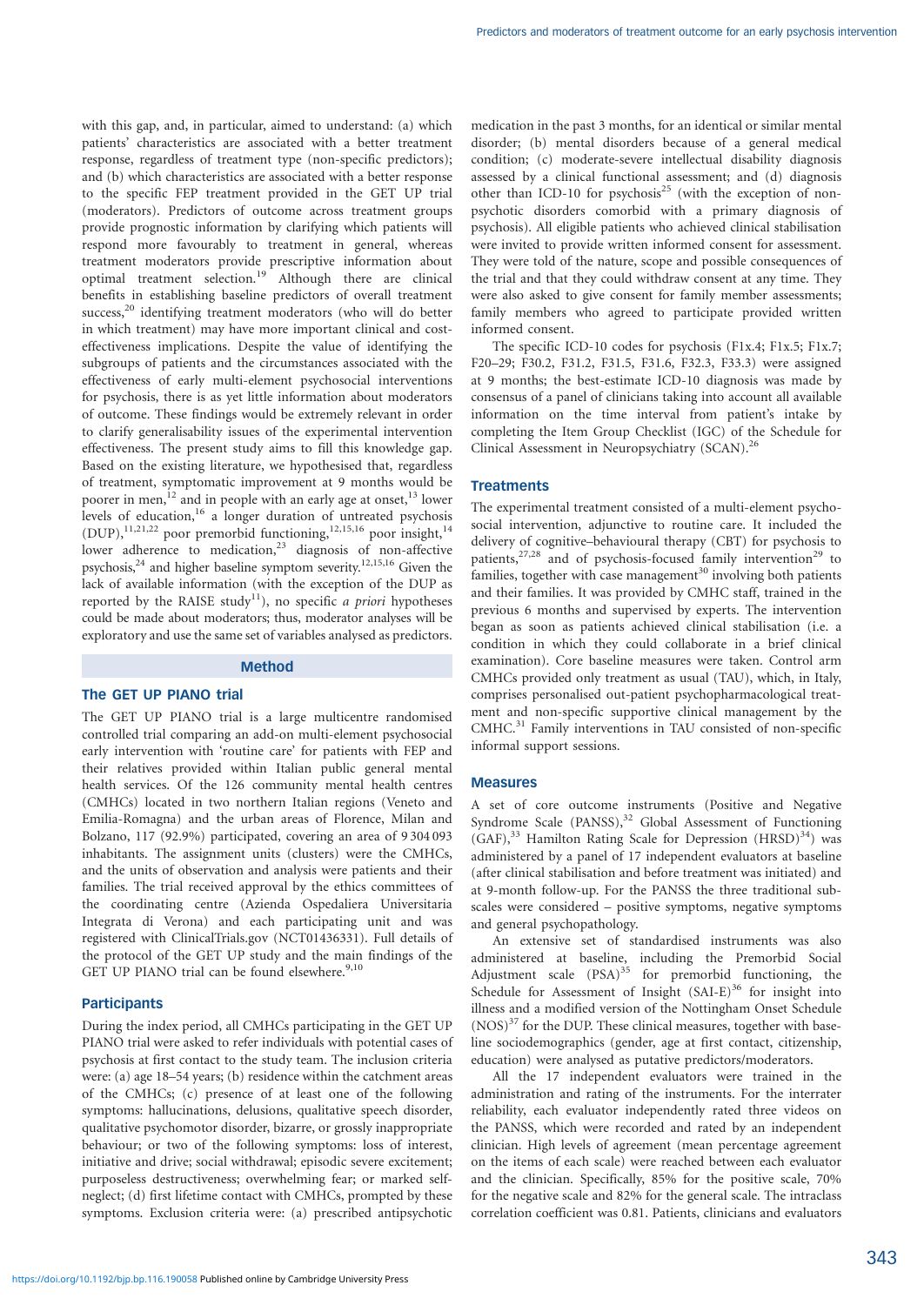could not be masked to the trial arm. Every effort was made to preserve the evaluators' independence; conflicts of interest were monitored.

# Statistical analyses

Analyses were conducted using an intention-to-treat (ITT) approach. PANSS, GAF and HRSD scores were analysed separately in mixed-effects random regression models. In order to take into account the trial design in which patients (level 1) were nested within CMHCs (level 2) (CONSORT guidelines for cluster randomised trials<sup>38</sup>), the individual CMHCs were included in the models as a random effect. In order to identify predictors and moderators of treatment outcome according to MacArthur's approach, $^{20}$  we selected *a priori*, on clinical or empirical grounds and derived from the literature, a subset of demographic and baseline clinical variables. Specifically, we investigated gender, age at first contact, citizenship (Italian/non-Italian), educational level (high/low), DUP, type of psychosis (affective/non-affective), premorbid functioning (four components: school and social functioning, in both childhood and adolescence) and insight into illness (three components: attribution of symptoms, illness awareness and treatment adherence). Each model included treatment allocation (T coded as  $+\frac{1}{2}$  for patients in the experimental treatment group and  $-\frac{1}{2}$  for those in the TAU group), one predictor/moderator (*M* standardised), their interaction ( $T \times M$ ) and the baseline score of the outcome investigated (B standardised). When the main effect of a variable was significant but the interaction was not, the variable was considered a non-specific predictor of outcome. When the interaction was significant (regardless of the

significance of main effects), the variable was considered as a moderator. For each variable, the predictor and moderator effect size was calculated using the formulae provided by Kraemer.<sup>39</sup>

In a secondary analysis, missing data on outcomes were estimated using a multiple imputation approach by chained equations (MICE), which generates several different plausible imputed data-sets and combines results from each of them. MICE was applied because it allows one to handle different variable types; specifically, we used predictive mean matching to deal with possible non-normality when imputing continuous variables and logistic regression to impute binary variables. The alpha level was set to 0.05 for all main effects and interactions. All statistical analyses were carried out using the Stata software package, version 13.

#### **Results**

Demographic and clinical variables of the 444 study participants examined as potential predictors or moderators of treatment outcome are presented in online Table DS1.

# Predictors

Some attributes of patients predicted outcomes regardless of treatment assignment. Among sociodemographic characteristics (Table 1), higher education predicted lower overall symptoms  $(b=-0.06, P= 0.034)$ , negative symptoms  $(b=-0.11, P= 0.009)$ and general psychopathology ( $b = -0.06$ ,  $P = 0.046$ ) at 9 months. Several clinical characteristics predicted outcomes at 9 months

| Table 1 Sociodemographic characteristics as potential predictors/moderators of treatment outcome <sup>a</sup> |                                                                                                                               |                                           |                          |                          |
|---------------------------------------------------------------------------------------------------------------|-------------------------------------------------------------------------------------------------------------------------------|-------------------------------------------|--------------------------|--------------------------|
|                                                                                                               | b (95% CI), P                                                                                                                 |                                           | $r(\Delta O, DM)^b$      |                          |
| Outcome at follow-up<br>(adjusted for baseline)                                                               | Main effect, prediction                                                                                                       | Interaction with treatment,<br>moderation | Predictor<br>effect size | Moderator<br>effect size |
| Age at first contact<br>PANSS total                                                                           | $0.04$ ( $-0.02$ to 0.09), 0.157                                                                                              | $-0.12$ ( $-0.23$ to $-0.01$ ), 0.032*    | 0.04                     | $-0.06$                  |
| PANSS positive                                                                                                | $-0.00$ ( $-0.06$ to 0.05), 0.889                                                                                             | $-0.07$ ( $-0.8$ to 0.05), 0.238          | 0.00                     | $-0.03$                  |
| PANSS negative                                                                                                | $0.06$ ( $-0.02$ to 0.14), 0.155                                                                                              | $-0.17$ ( $-0.34$ to $-0.01$ ), 0.042*    | 0.04                     | $-0.06$                  |
| PANSS general                                                                                                 | 0.06 (0.00 to 0.11), 0.039                                                                                                    | $-0.14$ ( $-0.25$ to $-0.03$ ), 0.014*    | 0.06                     | $-0.07$                  |
| GAF score                                                                                                     | $-0.44$ ( $-1.95$ to 1.07), 0.570                                                                                             | $-0.13$ ( $-3.19$ to 2.93), 0.934         | $-0.02$                  | 0.00                     |
| <b>HRSD</b> score                                                                                             | $0.34$ ( $-0.51$ to 1.18), 0.432                                                                                              | $-0.13$ ( $-1.83$ to 1.56), 0.878         | 0.02                     | 0.00                     |
| Gender (reference men)<br>PANSS total                                                                         | $0.00$ ( $-0.05$ to 0.06), 0.944                                                                                              | $0.04$ ( $-0.07$ to 0.14), 0.511          | 0.00                     | 0.02                     |
| PANSS positive                                                                                                | $0.04$ ( $-0.02$ to 0.10), 0.179                                                                                              | $0.04$ ( $-0.07$ to 0.16), 0.438          | 0.03                     | 0.02                     |
| PANSS negative                                                                                                | $-0.02$ ( $-0.10$ to 0.07), 0.711                                                                                             | $-0.04$ ( $-0.21$ to 0.12), 0.595         | $-0.01$                  | $-0.01$                  |
| PANSS general                                                                                                 | $-0.01$ ( $-0.06$ to 0.05), 0.725                                                                                             | $0.07$ ( $-0.04$ to 0.18), 0.227          | $-0.01$                  | 0.03                     |
| GAF score                                                                                                     | $-0.94$ ( $-2.42$ to 0.54), 0.213                                                                                             | $0.30$ ( $-2.67$ to 3.26), 0.845          | $-0.03$                  | 0.01                     |
| <b>HRSD</b> score                                                                                             | $0.50$ ( $-0.32$ to 1.33), 0.229                                                                                              | $0.46$ ( $-1.19$ to 2.10), 0.588          | 0.03                     | 0.01                     |
| Citizenship (reference Italian)                                                                               |                                                                                                                               |                                           |                          |                          |
| PANSS total                                                                                                   | $0.01$ ( $-0.04$ to 0.06), 0.646                                                                                              | $-0.02$ ( $-0.13$ to 0.08), 0.647         | 0.01                     | $-0.01$                  |
| PANSS positive                                                                                                | $0.02$ ( $-0.03$ to 0.08), 0.460                                                                                              | $-0.04$ ( $-0.16$ to 0.07), 0.429         | 0.02                     | $-0.02$                  |
| PANSS negative                                                                                                | $0.01$ ( $-0.07$ to 0.09), 0.860                                                                                              | $-0.01$ ( $-0.17$ to 0.15), 0.899         | 0.00                     | 0.00                     |
| PANSS general                                                                                                 | $0.01$ ( $-0.04$ to 0.06), 0.691                                                                                              | $-0.05$ ( $-0.15$ to 0.06), 0.381         | 0.01                     | $-0.02$                  |
| GAF score                                                                                                     | $0.19$ ( $-1.23$ to 1.62), 0.791                                                                                              | $0.79$ ( $-2.07$ to 3.64), 0.589          | 0.01                     | 0.01                     |
| HRSD score                                                                                                    | $0.26$ (-0.56 to 1.09), 0.529                                                                                                 | $0.10$ ( $-1.55$ to 1.75), 0.906          | 0.02                     | 0.00                     |
| Education (reference high level)                                                                              |                                                                                                                               |                                           |                          |                          |
| PANSS total                                                                                                   | $-0.06$ ( $-0.12$ to $-0.00$ ), 0.034*                                                                                        | $-0.00$ ( $-0.11$ to 0.11), 0.996         | $-0.06$                  | 0.00                     |
| PANSS positive                                                                                                | $-0.03$ ( $-0.09$ to 0.02), 0.253                                                                                             | $-0.02$ ( $-0.13$ to 0.10), 0.751         | $-0.03$                  | $-0.01$                  |
| PANSS negative                                                                                                | $-0.11$ ( $-0.20$ to $-0.03$ ), 0.009*                                                                                        | $0.02$ ( $-0.15$ to 0.19), 0.832          | $-0.07$                  | 0.01                     |
| PANSS general                                                                                                 | $-0.06$ ( $-0.11$ to $-0.00$ ), 0.046                                                                                         | $0.00$ ( $-0.11$ to 0.11), 0.980          | $-0.06$                  | 0.00                     |
| GAF score                                                                                                     | $1.47$ (-0.04 to 2.99), 0.057                                                                                                 | $0.48$ ( $-2.55$ to 3.50), 0.758          | 0.05                     | 0.01                     |
| HRSD score                                                                                                    | $-0.65$ ( $-1.52$ to 0.21), 0.136                                                                                             | $0.65$ ( $-1.07$ to 2.36), 0.461          | $-0.04$                  | 0.02                     |
|                                                                                                               | DANCS Docitive and Negative Syndrome Scale: CAE, Clobal Assossment of Eunstioning: HPSD, Hamilton Pating Scale for Depression |                                           |                          |                          |

PANSS, Positive and Negative Syndrome Scale; GAF, Global Assessment of Functioning; HRSD, Hamilton Rating Scale for Depression.<br>a. Mixed-effects random regression models estimated for patients who were assessed at both bas group,  $n = 153$ ).

b. See Kraemer for the calculation of predictor and moderator effect size.<sup>39</sup><br>\*Predictors/moderators that remained significant (P<0.05) after applying multiple imputation procedure by chained equations (MICE).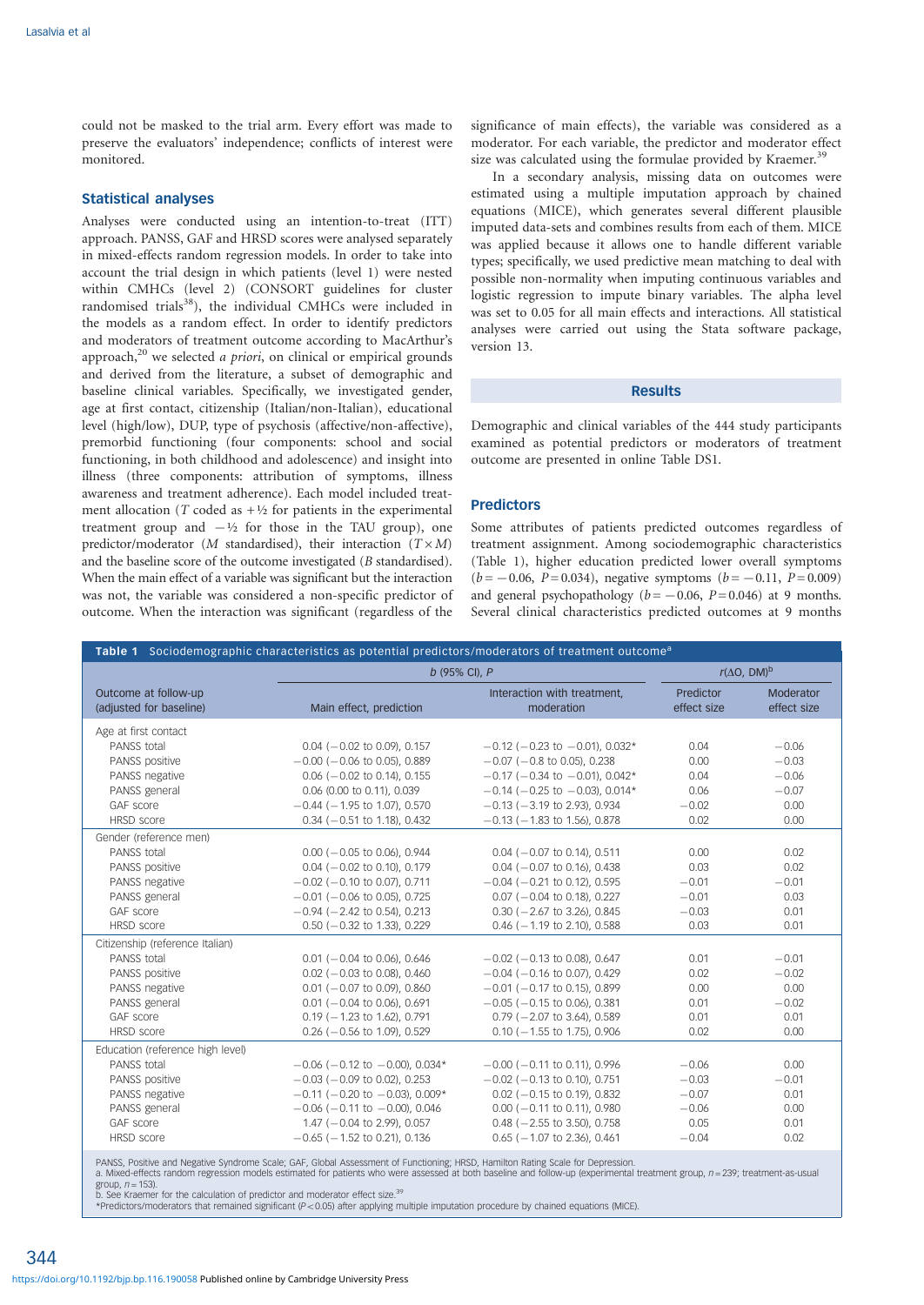(Table 2 and Table 3): specifically, a longer DUP predicted higher depressive symptoms  $(b=1.42, P=0.002)$ ; poorer premorbid social functioning in adolescence predicted higher levels of overall psychotic symptoms  $(b=0.07, P=0.043)$  and depressive symptoms ( $b = 0.90$ ,  $P = 0.039$ ); and poorer premorbid scholastic functioning in adolescence predicted higher negative symptoms ( $b = 0.11$ ,  $P = 0.035$ ). Moreover, poorer attribution of symptoms predicted higher severity of overall psychotic symptoms  $(b = -0.07, P = 0.036)$ , higher levels of positive symptoms  $(b = -0.12, P = 0.003)$  and worse global functioning  $(b = 2.75, P = 0.003)$  $P = 0.008$ ); and poorer treatment adherence predicted higher level of overall psychotic symptoms  $(b = -0.08, P = 0.015)$ , positive symptoms ( $b=-0.08$ , P= 0.017), negative symptoms ( $b=-0.11$ ,  $P = 0.031$ ) and general psychopathology ( $b = -0.06$ ,  $P = 0.045$ ).

Multiple imputation analysis confirmed that lower education predicted a higher severity of symptoms at follow-up (PANSS total score,  $b = -0.10$ ,  $P = 0.016$ ) and that a poorer attribution of symptoms predicted a higher severity of positive symptoms (PANSS positive score). Notably, lower educational level  $(b = -0.10, p = 0.016)$ , poorer school performance in adolescence  $(b=0.11, P=0.022)$  and poorer treatment adherence  $(b=-0.10, P=0.10)$  $P = 0.042$ ) predicted a higher severity of negative symptoms

(PANSS negative score). A longer DUP predicted a greater severity of depression ( $b = 1.11$ ,  $P = 0.005$ ), and a poorer attribution of symptoms predicted worse global functioning at follow-up  $(b = 2.14, P = 0.020).$ 

# **Moderators**

We found a differential effect of age at first contact on PANSS total score  $(b = -0.12, P = 0.032)$ , negative symptoms  $(b = -0.17, P = 0.032)$  $P = 0.042$ ) and general psychopathology ( $b = -0.14$ ,  $P = 0.014$ ) (Table 2). Specifically, the experimental treatment became more beneficial than TAU as age increased. When analyses were rerun using multiple imputation of missing data, the finding that age at first contact was a moderator of PANSS total score  $(b = -0.11, P = 0.052)$ , negative symptoms  $(b = -0.18, P = 0.032)$ and general psychopathology ( $b=-0.12$ ,  $P= 0.030$ ) was confirmed.

In order to determine the age cut-off at which the experimental treatment started to be significantly superior to TAU, age was categorised using different cut-offs (20, 25, 30, 35 years) in a sensitivity analysis. This analysis showed that starting from 35 years of age there was a significant treatment effect on PANSS (PANSS total:  $b = -0.12$ ,  $P = 0.023$ , moderator effect size =  $-0.06$ ; PANSS negative:  $b = -0.18$ ,  $P = 0.032$ , moderator effect

|                                                 | b (95% CI), P                          |                                           | $r(\Delta O, DM)^b$      |                          |
|-------------------------------------------------|----------------------------------------|-------------------------------------------|--------------------------|--------------------------|
| Outcome at follow-up<br>(adjusted for baseline) | Main effect, prediction                | Interaction with treatment,<br>moderation | Predictor<br>effect size | Moderator<br>effect size |
| DUP (months)                                    |                                        |                                           |                          |                          |
| PANSS total                                     | $0.04$ ( $-0.02$ to 0.09), 0.171       | $0.00$ ( $-0.11$ to 0.11), 0.967          | 0.04                     | 0.00                     |
| PANSS positive                                  | $0.03$ ( $-0.03$ to 0.09), 0.266       | $0.01$ ( $-0.11$ to 0.13), 0.855          | 0.03                     | 0.00                     |
| PANSS negative                                  | $0.08$ ( $-0.00$ to 0.17), 0.055       | $0.01$ ( $-0.16$ to 0.18), 0.927          | 0.05                     | 0.00                     |
| PANSS general                                   | $0.03$ ( $-0.02$ to 0.09), 0.267       | $0.00$ ( $-0.11$ to 0.12), 0.978          | 0.03                     | 0.00                     |
| GAF score                                       | $-0.84$ ( $-2.46$ to 0.77), 0.308      | $0.15$ ( $-3.04$ to 3.34), 0.927          | $-0.03$                  | 0.00                     |
| HRSD score                                      | 1.42 (0.53 to 2.31), 0.002*            | $-0.83$ ( $-2.62$ to 0.95), 0.361         | 0.08                     | $-0.03$                  |
| SAI attribution of symptoms                     |                                        |                                           |                          |                          |
| PANSS total                                     | $-0.07$ ( $-0.14$ to $-0.00$ ), 0.036  | $-0.04$ ( $-0.18$ to 0.09), 0.538         | $-0.08$                  | $-0.02$                  |
| PANSS positive                                  | $-0.12$ ( $-0.20$ to $-0.04$ ), 0.003* | $-0.06$ ( $-0.21$ to 0.09), 0.447         | $-0.11$                  | $-0.03$                  |
| PANSS negative                                  | $-0.09$ ( $-0.19$ to 0.01), 0.084      | $-0.16$ ( $-0.36$ to 0.04), 0.120         | $-0.06$                  | $-0.06$                  |
| PANSS general                                   | $-0.06$ ( $-0.13$ to 0.01), 0.108      | $-0.01$ ( $-0.14$ to 0.13), 0.919         | $-0.06$                  | 0.00                     |
| GAF score                                       | 2.75 (0.71 to 4.80), 0.008*            | $-2.08$ ( $-5.98$ to 1.82), 0.297         | 0.10                     | $-0.04$                  |
| <b>HRSD</b> score                               | $-0.87$ ( $-1.75$ to 0.00), 0.051      | $0.10$ ( $-1.64$ to 1.84), 0.910          | $-0.07$                  | 0.00                     |
| SAI illness awareness                           |                                        |                                           |                          |                          |
| PANSS total                                     | $0.02$ (-0.07 to 0.10), 0.711          | $0.10$ ( $-0.06$ to 0.26), 0.231          | 0.02                     | 0.06                     |
| PANSS positive                                  | $-0.02$ ( $-0.10$ to 0.07), 0.668      | $0.02$ ( $-0.16$ to 0.19), 0.852          | $-0.02$                  | 0.01                     |
| PANSS negative                                  | $0.04$ (-0.08 to 0.17), 0.471          | $0.08$ ( $-0.17$ to 0.32), 0.534          | 0.04                     | 0.03                     |
| PANSS general                                   | $0.01$ ( $-0.07$ to 0.09), 0.865       | $0.13$ ( $-0.04$ to 0.29), 0.125          | 0.01                     | 0.07                     |
| GAF score                                       | $-0.29$ ( $-2.72$ to 2.14), 0.815      | $-2.17$ ( $-7.17$ to 2.83), 0.394         | $-0.01$                  | $-0.04$                  |
| <b>HRSD</b> score                               | $-0.11$ ( $-1.27$ to 1.05), 0.858      | 2.32 (0.02 to 4.62), 0.048                | $-0.01$                  | 0.09                     |
| SAI treatment adherence                         |                                        |                                           |                          |                          |
| PANSS total                                     | $-0.08$ ( $-0.14$ to $-0.02$ ), 0.015  | $-0.07$ ( $-0.20$ to 0.05), 0.268         | $-0.08$                  | $-0.04$                  |
| PANSS positive                                  | $-0.08$ ( $-0.15$ to $-0.01$ ), 0.017  | $-0.07$ ( $-0.20$ to 0.06), 0.312         | $-0.08$                  | $-0.03$                  |
| PANSS negative                                  | $-0.11$ ( $-0.21$ to $-0.01$ ), 0.031* | $-0.11$ ( $-0.31$ to 0.08), 0.265         | $-0.07$                  | $-0.04$                  |
| PANSS general                                   | $-0.06$ ( $-0.13$ to $-0.00$ ), 0.045  | $-0.07$ ( $-0.19$ to 0.06), 0.285         | $-0.07$                  | $-0.04$                  |
| GAF score                                       | $1.30$ ( $-0.56$ to 3.16), 0.170       | 1.75 (-1.88 to 5.38), 0.344               | 0.05                     | 0.03                     |
| <b>HRSD</b> score                               | $-0.51$ ( $-1.32$ to 0.29), 0.212      | $-0.72$ ( $-2.34$ to 0.89), 0.381         | $-0.04$                  | $-0.03$                  |
| Type of psychosis (reference affective)         |                                        |                                           |                          |                          |
| PANSS total                                     | $0.02$ ( $-0.04$ to 0.07), 0.558       | $-0.02$ ( $-0.14$ to 0.09), 0.659         | 0.02                     | $-0.01$                  |
| PANSS positive                                  | $0.03$ ( $-0.03$ to 0.08), 0.310       | $-0.02$ ( $-0.13$ to 0.10), 0.763         | 0.03                     | $-0.01$                  |
| PANSS negative                                  | $0.02$ (-0.06 to 0.10), 0.645          | $-0.06$ ( $-0.23$ to 0.11), 0.471         | 0.01                     | $-0.02$                  |
| PANSS general                                   | $0.01$ ( $-0.04$ to 0.07), 0.631       | $-0.02$ ( $-0.13$ to 0.10), 0.779         | 0.01                     | $-0.01$                  |
| GAF score                                       | $-1.38$ ( $-2.92$ to 0.15), 0.077      | $-0.15$ ( $-3.18$ to 2.88), 0.922         | $-0.05$                  | 0.00                     |
| <b>HRSD</b> score                               | $0.47$ (-0.35 to 1.30), 0.261          | $-0.88$ ( $-2.54$ to 0.77), 0.296         | 0.03                     | $-0.03$                  |

ts random regression models estimated for patients who were assessed at both baseline and follow-up (experimental treatment group, n = 239; treatment-as-usual group,  $n = 153$ ).

b. See Kraemer for the calculation of predictor and moderator effect size.<sup>39</sup><br>\*Predictors/moderators that remained significant (P<0.05) after applying multiple imputation procedure by chained equations (MICE).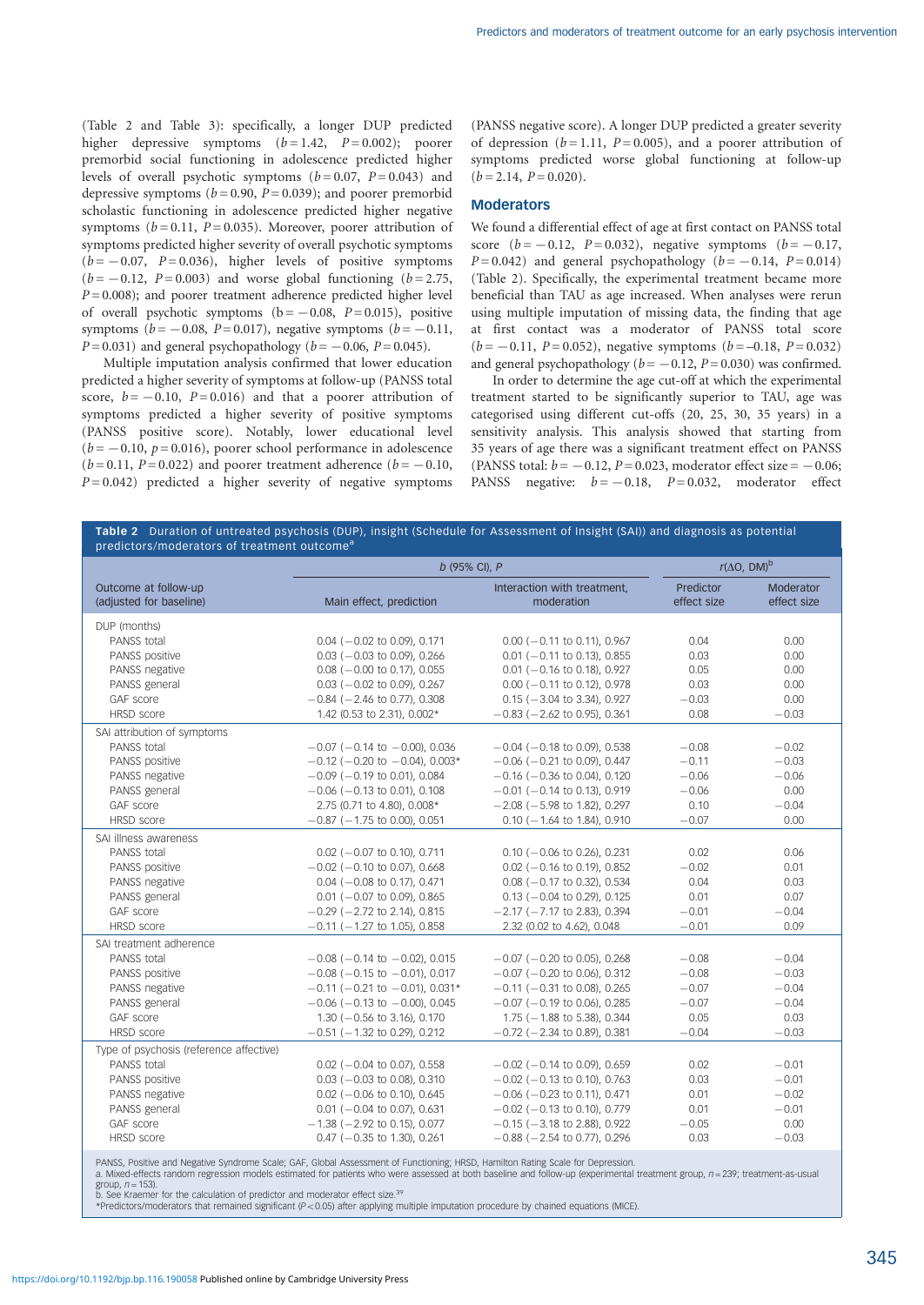| Table 3 Premorbid social adjustment (PSA) scale as potential predictor/moderator of treatment outcome <sup>a</sup> |                                                                                                                                                                                                                                                                                                                                                                                                                                                           |                                           |                          |                          |
|--------------------------------------------------------------------------------------------------------------------|-----------------------------------------------------------------------------------------------------------------------------------------------------------------------------------------------------------------------------------------------------------------------------------------------------------------------------------------------------------------------------------------------------------------------------------------------------------|-------------------------------------------|--------------------------|--------------------------|
|                                                                                                                    | b (95% CI), P                                                                                                                                                                                                                                                                                                                                                                                                                                             |                                           | $r(\Delta O, DM)^b$      |                          |
| Outcome at follow-up<br>(adjusted for baseline)                                                                    | Main effect, prediction                                                                                                                                                                                                                                                                                                                                                                                                                                   | Interaction with treatment,<br>moderation | Predictor<br>effect size | Moderator<br>effect size |
| PSA social childhood                                                                                               |                                                                                                                                                                                                                                                                                                                                                                                                                                                           |                                           |                          |                          |
| PANSS total                                                                                                        | $-0.01$ ( $-0.08$ to 0.06), 0.790                                                                                                                                                                                                                                                                                                                                                                                                                         | $0.07$ (-0.06 to 0.21), 0.279             | $-0.01$                  | 0.04                     |
| PANSS positive                                                                                                     | $-0.01$ ( $-0.08$ to 0.05), 0.694                                                                                                                                                                                                                                                                                                                                                                                                                         | $0.07$ (-0.06 to 0.20), 0.300             | $-0.01$                  | 0.04                     |
| PANSS negative                                                                                                     | $-0.02$ ( $-0.13$ to 0.08), 0.656                                                                                                                                                                                                                                                                                                                                                                                                                         | $0.18$ ( $-0.02$ to 0.39), 0.083          | $-0.02$                  | 0.06                     |
| PANSS general                                                                                                      | $0.00$ ( $-0.06$ to 0.07), 0.892                                                                                                                                                                                                                                                                                                                                                                                                                          | $0.04$ ( $-0.10$ to 0.17), 0.599          | 0.00                     | 0.02                     |
| GAF score                                                                                                          | $-0.01$ ( $-1.96$ to 1.93), 0.990                                                                                                                                                                                                                                                                                                                                                                                                                         | $-1.75$ ( $-5.63$ to 2.13), 0.376         | 0.00                     | $-0.03$                  |
| <b>HRSD</b> score                                                                                                  | $0.27$ (-0.59 to 1.13), 0.534                                                                                                                                                                                                                                                                                                                                                                                                                             | $0.68$ ( $-1.03$ to 2.39), 0.436          | 0.02                     | 0.03                     |
| PSA school childhood                                                                                               |                                                                                                                                                                                                                                                                                                                                                                                                                                                           |                                           |                          |                          |
| PANSS total                                                                                                        | $0.05$ ( $-0.02$ to 0.12), 0.132                                                                                                                                                                                                                                                                                                                                                                                                                          | $-0.02$ ( $-0.16$ to 0.12), 0.759         | 0.06                     | $-0.01$                  |
| PANSS positive                                                                                                     | $0.05$ ( $-0.02$ to 0.11), 0.154                                                                                                                                                                                                                                                                                                                                                                                                                          | $0.01$ (-0.12 to 0.14), 0.881             | 0.05                     | 0.01                     |
| PANSS negative                                                                                                     | $0.07$ ( $-0.04$ to 0.18), 0.196                                                                                                                                                                                                                                                                                                                                                                                                                          | $-0.09$ ( $-0.30$ to 0.12), 0.396         | 0.05                     | $-0.03$                  |
| PANSS general                                                                                                      | $0.05$ ( $-0.02$ to 0.12), 0.149                                                                                                                                                                                                                                                                                                                                                                                                                          | $-0.01$ ( $-0.15$ to 0.13), 0.888         | 0.05                     | $-0.01$                  |
| GAF score                                                                                                          | $-1.85$ ( $-3.83$ to 0.14), 0.069                                                                                                                                                                                                                                                                                                                                                                                                                         | $1.35$ ( $-2.59$ to 5.28), 0.503          | $-0.06$                  | 0.02                     |
| <b>HRSD</b> score                                                                                                  | $0.79$ ( $-0.08$ to 1.66), 0.076                                                                                                                                                                                                                                                                                                                                                                                                                          | $-0.12$ ( $-1.87$ to 1.62), 0.890         | 0.06                     | $-0.01$                  |
| PSA social adolescence                                                                                             |                                                                                                                                                                                                                                                                                                                                                                                                                                                           |                                           |                          |                          |
| PANSS total                                                                                                        | 0.07 (0.00 to 0.14), 0.043                                                                                                                                                                                                                                                                                                                                                                                                                                | $0.01$ ( $-0.12$ to 0.15), 0.851          | 0.07                     | 0.01                     |
| PANSS positive                                                                                                     | $0.04$ ( $-0.03$ to 0.11), 0.246                                                                                                                                                                                                                                                                                                                                                                                                                          | $-0.05$ ( $-0.18$ to 0.08), 0.463         | 0.04                     | $-0.03$                  |
| PANSS negative                                                                                                     | $0.10$ ( $-0.00$ to 0.21), 0.063                                                                                                                                                                                                                                                                                                                                                                                                                          | $0.08$ ( $-0.13$ to 0.28), 0.473          | 0.07                     | 0.03                     |
| PANSS general                                                                                                      | $0.06$ ( $-0.00$ to 0.13), 0.063                                                                                                                                                                                                                                                                                                                                                                                                                          | $0.01$ ( $-0.13$ to 0.14), 0.915          | 0.07                     | 0.00                     |
| GAF score                                                                                                          | $-1.24$ ( $-3.18$ to 0.71), 0.212                                                                                                                                                                                                                                                                                                                                                                                                                         | $-2.27$ ( $-6.09$ to 1.56), 0.246         | $-0.04$                  | $-0.04$                  |
| <b>HRSD</b> score                                                                                                  | 0.90 (0.05 to 1.76), 0.039                                                                                                                                                                                                                                                                                                                                                                                                                                | $-0.74$ ( $-2.44$ to 0.96), 0.395         | 0.07                     | $-0.03$                  |
| PSA school adolescence                                                                                             |                                                                                                                                                                                                                                                                                                                                                                                                                                                           |                                           |                          |                          |
| PANSS total                                                                                                        | $0.05$ ( $-0.02$ to 0.12), 0.169                                                                                                                                                                                                                                                                                                                                                                                                                          | $0.02$ ( $-0.11$ to 0.16), 0.729          | 0.05                     | 0.01                     |
| PANSS positive                                                                                                     | $0.04$ ( $-0.03$ to 0.10), 0.276                                                                                                                                                                                                                                                                                                                                                                                                                          | $0.06$ ( $-0.07$ to 0.19), 0.349          | 0.04                     | 0.03                     |
| PANSS negative                                                                                                     | 0.11 (0.01 to 0.22), 0.035*                                                                                                                                                                                                                                                                                                                                                                                                                               | $-0.10$ ( $-0.31$ to 0.11), 0.366         | 0.07                     | $-0.03$                  |
| PANSS general                                                                                                      | $0.03$ (-0.04 to 0.10), 0.407                                                                                                                                                                                                                                                                                                                                                                                                                             | $0.06$ ( $-0.07$ to 0.20), 0.359          | 0.03                     | 0.03                     |
| GAF score                                                                                                          | $-1.67$ ( $-3.63$ to 0.29), 0.094                                                                                                                                                                                                                                                                                                                                                                                                                         | $1.49$ ( $-2.41$ to 5.40), 0.453          | $-0.06$                  | 0.03                     |
| HRSD score                                                                                                         | $0.77$ (-0.08 to 1.63), 0.077                                                                                                                                                                                                                                                                                                                                                                                                                             | $0.74$ ( $-0.97$ to 2.45), 0.397          | 0.06                     | 0.03                     |
| group, $n = 153$ ).<br>b. See Kraemer for the calculation of predictor and moderator effect size. <sup>39</sup>    | PANSS, Positive and Negative Syndrome Scale; GAF, Global Assessment of Functioning; HRSD, Hamilton Rating Scale for Depression.<br>a. Mixed-effects random regression models estimated for patients who were assessed at both baseline and follow-up (experimental treatment group, $n = 239$ ; treatment-as-usual<br>*Predictors/moderators that remained significant (P<0.05) after applying multiple imputation procedure by chained equations (MICE). |                                           |                          |                          |

size =  $-0.06$ ; PANSS general:  $b = -0.13$ , P= 0.015, moderator effect size  $=$   $-0.07$ ) (Fig. 1).

Table 4 (lower part) shows that in the TAU arm patients with an age of onset  $\geq 35$  years experienced no reduction of overall psychotic symptoms, negative symptoms and general psychopathology at 9 months (see delta scores), whereas patients with an age of onset less than 35 years (Table 4, upper part)

Table 4 Strength of moderation by patient's age at first

|                      | Delta, mean              |                    |  |
|----------------------|--------------------------|--------------------|--|
| <b>Outcome</b>       | Treatment-as-usual group | Experimental group |  |
| $<$ 35 years         |                          |                    |  |
| GAF                  | 15.2 (14.9)              | 19.4 (16.6)        |  |
| PANSS positive       | $-0.68(0.81)$            | $-0.77(0.81)$      |  |
| PANSS negative       | $-0.68(1.02)$            | $-0.67(1.00)$      |  |
| PANSS general        | $-0.56(0.70)$            | $-0.66(0.73)$      |  |
| PANSS total score    | $-0.63(0.68)$            | $-0.69(0.70)$      |  |
| <b>HRSD</b>          | $-5.8(13.3)$             | $-8.8(1.0)$        |  |
| $\geqslant$ 35 years |                          |                    |  |
| GAF                  | 13.0 (12.8)              | 18.3 (16.6)        |  |
| PANSS positive       | $-0.71(0.78)$            | $-0.95(0.72)$      |  |
| PANSS negative       | $-0.21(0.69)$            | $-0.58(0.93)$      |  |
| PANSS general        | $-0.33(0.51)$            | $-0.65(0.60)$      |  |
| PANSS total score    | $-0.41(0.48)$            | $-0.70(0.56)$      |  |
| <b>HRSD</b>          | $-6.7(13.0)$             | $-7.0(10.2)$       |  |

experienced some benefit from both treatments, with a higher beneficial effect of experimental treatment in terms of reduction in PANSS total, negative and general scores.

These findings were confirmed after multiple imputation of missing data (results not shown). In order to identify possible reasons for this finding, we carried out secondary analyses comparing patients with an age of onset  $\geq$  35 years with the rest of the sample. Results indicate that patients with age at onset  $\geq 35$  years were more often females (41.0% v. 67.0%,  $\chi^2$  test, P < 0.001), less frequently diagnosed with schizophrenia (19.4% v. 30.7%,  $\chi^2$  test, P=0.033), less frequently unmarried (37.9% v. 91.3%,  $\chi^2$  test,  $P<0.001$ ) and unemployed or students (46.6% v. 70.4%,  $\chi^2$  test,  $P < 0.001$ ).

Finally, we found that a greater awareness of illness was associated with a higher severity of depression at follow-up in the experimental group but not in the control group  $(b=2.32,$  $P = 0.048$ ) (Table 2); this finding, however, was not confirmed in multiple imputation analysis ( $b = 0.38$ ,  $P = 0.736$ ). No moderation was found for GAF and HRSD.

# **Discussion**

This is the first study to investigate in a 'real-world' setting which patient characteristics: (a) predict outcome regardless of treatment assignment (non-specific predictors), and (b) moderate differential response (moderators) to an adjunctive multi-element psychosocial intervention supplementing 'routine care' for FEP. It used a large sample and a robust methodological approach.

As expected, we found several non-specific predictors of outcome. Patients with lower education, longer DUP, poorer premorbid functioning in adolescence and poorer insight into

346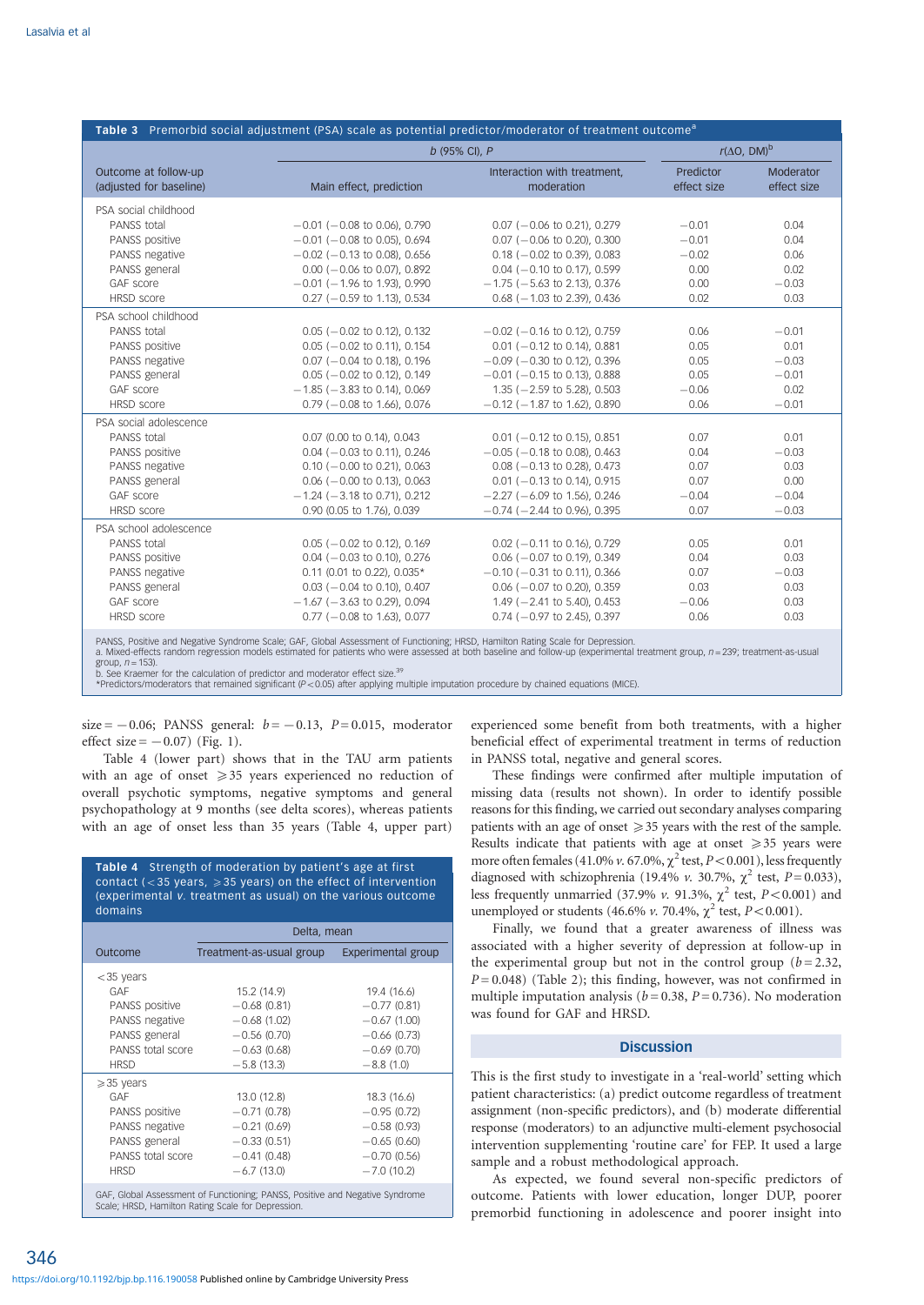

Left-hand graphs <35 years at first contact, right-hand graphs: ≥35 years at first contact. (a) Total score; (b) negative symptoms; (c) general psychopathology. Mean scores<br>are reported on the y-axis; 1, absent; 2, minima

illness showed poorer clinical outcomes at 9 months irrespective of the type of treatment. These findings are consistent with the literature<sup>11-17,20-23</sup> and suggest that patients with FEP with these characteristics warrant specific attention and may require more intensive and/or longer treatment.

We found only one significant moderator that acted only on one outcome: patients' age at first service contact, which operated on negative symptoms and general psychopathology. Specifically, in the control group, where the effect of the intervention was overall lower than in the experimental group, the moderation effect by age at first service contact resulted in lower benefit in older compared with younger patients. Thus, the experimental intervention was not only overall significantly more effective than TAU, but was also similar in both age groups, showing greater generalisability.

The multi-element psychosocial intervention administered at the first psychotic episode seems to exert a specific additional beneficial effect on patients who develop onset of psychosis at a later stage ( $\geq$  35 years); these patients, if treated with usual care alone, would display no or low symptomatic improvement. Moreover, it is important to note that the multi-component intervention showed a specific beneficial effect on negative symptoms, which in general show relatively poorer response to psychopharmacological treatment in patients with FEP.<sup>40,41</sup>

It is not completely clear what drives the relationship between age at first contact and experimental treatment outcome in our sample. However, data showing that patients with age at onset  $\geq$  35 years were more often women, less frequently diagnosed with schizophrenia, less frequently unmarried and unemployed or a student may in part explain the moderating effect of age at first contact on treatment outcome in our sample. We may also speculate that patients developing psychosis at a later stage may be more receptive to structured cognitive coping strategies provided with both individual CBT and family therapy, since these patients have been found to be less impaired than younger patients on a broad array of cognitive tasks,  $42-45$  which are most relevant to adaptive functioning and treatment response. This issue has some interesting implications, since the idea of intervening early should not be conflated with intervening in the young, as psychosis has an impact at all stages of life. A new line of research is specifically focusing on people over 35 years presenting to mental health services with a first psychotic episode. This research found that a large proportion (55%) of patients with FEP present after the age of 25 years<sup>46</sup> and suggested extending early intervention provision to all ages, with treatment tailored to the specific needs of different age groups.47,48 However, future research should further investigate the relationship between age and outcome in FEP samples.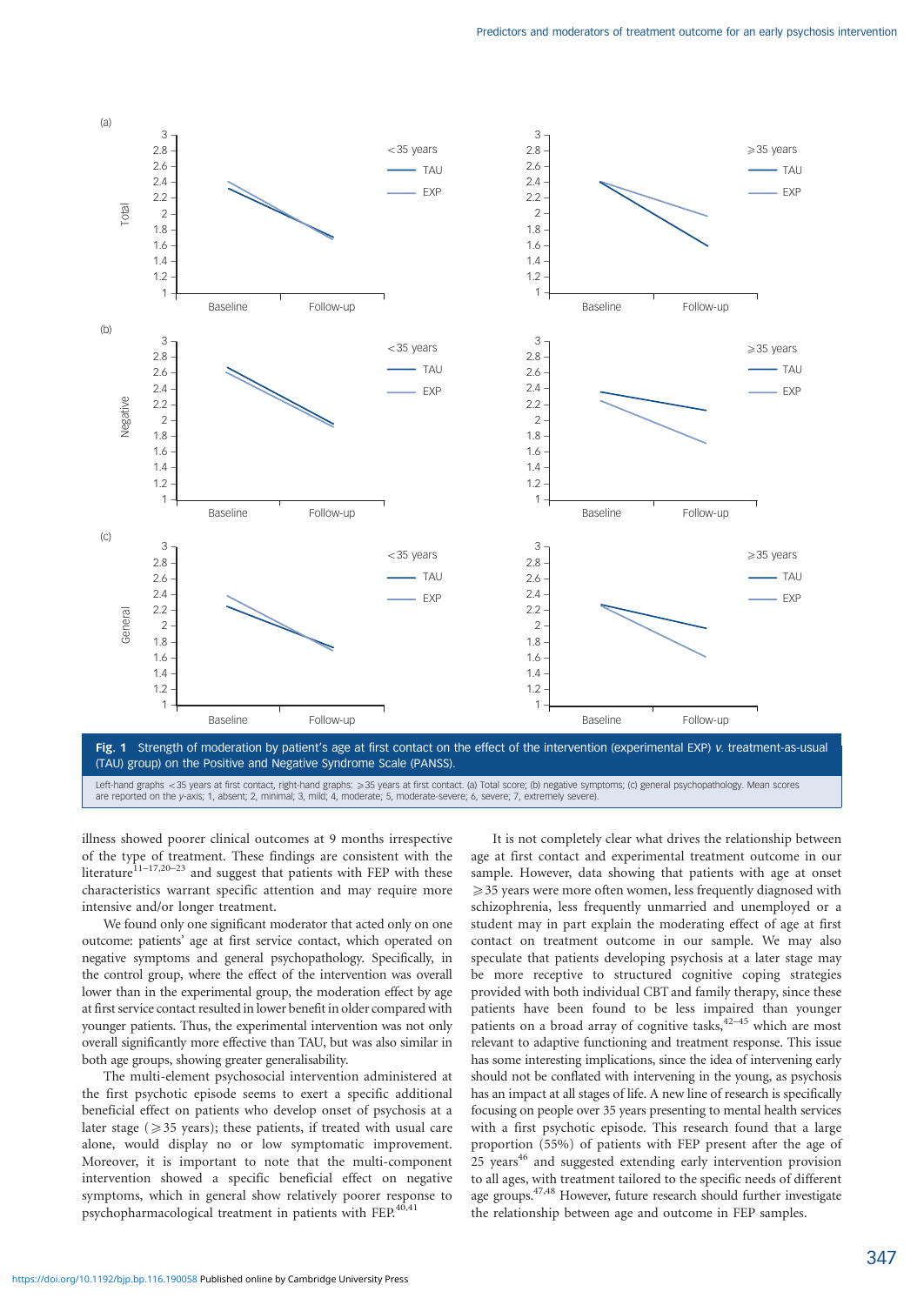Overall, the lack of significant moderators of treatment outcomes suggests that the effects of the experimental intervention do not vary according to patient baseline characteristics and that its beneficial effect is generalisable to the overall study population. The fact that (apart from patients  $\geq$  35 years) no specific subgroups benefit more from the experimental intervention indicates that early multi-element psychosocial intervention should be recommended to all patients with FEP treated in routine mental health services.

# Study limitations

Our moderator analyses should be considered as exploratory, being aimed at providing useful information for designing future clinical studies. The effect size of the moderators identified in the present paper may serve as guidance to researchers for estimating the sample size needed in confirmation studies. In order to test hypotheses on moderating effects, confirmatory studies would be needed, including an adequately sized group of patients with the characteristics of interest (for example, age  $\geq 35$  years), in which the outcomes of patients receiving different treatments (i.e. TAU v. GET UP intervention) are compared.

Another potential limitation is the lack of masking in the trial (patients, clinicians, other care providers and outcome evaluators were aware of treatment allocation). The study design (cluster) and the nature of the treatments under investigation did not permit masking. This limitation is inevitable and common to many cluster randomised trials investigating the effects of psychosocial interventions provided in routine care.<sup>49</sup> However, we tried to reduce the possible bias of unmasked outcome assessment by employing evaluators who were independent from the research team and who were not involved in treatment provision; every effort was also made throughout the trial to preserve the outcome evaluators' independence; conflicts of interest were also monitored.

## Further research

Our findings provide evidence that the GET UP multi-element psychosocial intervention is beneficial to a broad array of patients with FEP treated within routine community mental health services, and especially among those over 35 years of age. Further studies in other geographical contexts and with longer-term outcomes are needed to replicate and extend our findings.

Antonio Lasalvia, MD PhD, UOC Psichiatria, Azienda Ospedaliera Universitaria Integrata (AOUI), Verona; Chiara Bonetto, PhD, Department of Neurosciences, Biomedicine and Movement Sciences, Section of Psychiatry, University of Verona, Verona; Jacopo Lenzi, PhD, Paola Rucci, PhD, Department of Biomedical and Neuromotor Sciences, Alma Mater Studiorum, University of Bologna, Bologna; Laura Iozzino, Department of Neurosciences, Biomedicine and Movement Sciences, Section of Psychiatry, University of Verona, Verona; Massimo Cellini, Department of Mental Health, Az. USL Firenze, Firenze; Carla Comacchio, MD, Doriana Cristofalo, Department of Neurosciences, Biomedicine and Movement Sciences, Section of Psychiatry, University of Verona, Verona; Armando D'Agostino, MD, Department of Psychiatry, University of Milano, Milano; Giovanni de Girolamo, MD, IRCSS St John of God Clinical Research Centre of Brescia, Brescia; Katia De Santi, MD, UOC Psichiatria, Azienda Ospedaliera Universitaria Integrata (AOUI), Verona; Daniela Ghigi, MD, Department of Mental Health, Az. USL Rimini, Rimini; Emanuela Leuci, MD, Department of Mental Health, Az. USL Parma; Maurizio Miceli, MD, Department of Mental Health, Az. USL Firenze, Firenze; Anna Meneghelli, AO Ospedale Niguarda Ca' Granda Milano, MHD Programma2000, Milan; Francesca Pileggi, MD, Department of Mental Health, Az. USL Bologna, Bologna; Silvio Scarone, MD, Department of Psychiatry, University of Milano, Milano; Paolo Santonastaso, MD, Department of Neurosciences, University of Padova and Azienda Ospedaliera, Padova; Stefano Torresani, MD, Department of Mental Health, Az. USL Bolzano, Bolzano; Sarah Tosato, MD, PhD, Department of Neurosciences, Biomedicine and Movement Sciences, Section of Psychiatry, University of Verona, Verona; Angela Veronese, MD, Department of Neurosciences, University of Padova and Azienda Ospedaliera, Padova; Angelo Fioritti MD, Department of Mental Health, Az.USL Bologna, Bologna; Mirella Ruggeri, MD, UOC Psichiatria, Azienda Ospedaliera Universitaria Integrata (AOUI), Verona and Department of Neurosciences, Biomedicine and Movement Sciences, Section of Psychiatry, University of Verona, Verona, Italy

Correspondence: Antonio Lasalvia, U.O.C. Psichiatria, Azienda Ospedaliera Universitaria Integrata (AOUI), Policlinico C.B. Rossi€, P.le Scuro, 10 37134 -Verona, Italy. Email: antonio.lasalvia@univr.it

First received 4 Jul 2016, final revision 15 Nov 2016, accepted 19 Dec 2016

#### Funding

Ministry of Health, Italy – Ricerca Sanitaria Finalizzata, Code H61J08000200001.

# Acknowledgements

We are grateful to the patients and their family members who participated in this study

#### References

- 1 Penn DL, Waldheter EJ, Perkins DO, Mueser KT, Lieberman JA, Psychosocial treatment for first-episode psychosis: a research update. Am J Psychiatry 2005; 162: 2220–2.
- 2 Marshall M, Rathbone J. Early intervention for psychosis. Cochrane Database Syst Rev 2011; 6: CD004718.
- 3 Nordentoft M, Rasmussen JO, Melau M, Hjorthoj CR, Thorup AA. How successful are first episode programs? A review of the evidence for specialized assertive early intervention. Curr Opin Psychiatry 2014; 27: 167–72.
- 4 Orygen Youth Health. The Australian Clinical Guidelines for Early Psychosis. Orygen Youth Health, 2008.
- 5 National Collaborating Centre for Mental Health. Schizophrenia: Core Interventions in the Treatment and Management of Schizophrenia in Primary and Secondary Care (update), NICE Clinical Guidelines, No. 82. NICE, 2009.
- 6 Singh SP, Fisher HL. Early intervention in psychosis: obstacles and opportunities. Adv Psychiatr Treat 2005; 11: 71–8.
- 7 Friis S. Early specialised treatment for first-episode psychosis: does it make a difference? Br J Psychiatry 2010; 196: 339–40.
- 8 Castle DJ. Should early psychosis intervention be the focus for mental health services? Adv Psychiatr Treat 2011; 17: 398–400.
- 9 Ruggeri M, Bonetto C, Lasalvia A, De Girolamo G, Fioritti A, Rucci P, et al. A multi-element psychosocial intervention for early psychosis (GET UP PIANO TRIAL) conducted in a catchment area of 10 million inhabitants: study protocol for a pragmatic cluster randomized controlled trial. Trials 2012; 13: 73.
- 10 Ruggeri M, Bonetto C, Lasalvia A, Fioritti A, de Girolamo G, Santonastaso P, et al. Feasibility and effectiveness of a multi-element psychosocial intervention for first-episode psychosis: results from the cluster-randomized controlled GET UP PIANO trial in a catchment area of 10 million inhabitants. Schizophr Bull 2015; 4: 1192–203.
- 11 Kane JM, Robinson DG, Schooler NR, Mueser KT, Penn DL, Rosenheck RA, et al. Comprehensive versus usual community care for first-episode psychosis: 2-year outcomes from the NIMH RAISE early treatment program. Am J Psychiatry 2016; 173: 362–72.
- 12 Crespo-Facorro B, de la Foz VO, Ayesa-Arriola R, Pérez-Iglesias R, Mata I, Suarez-Pinilla P, et al. Prediction of acute clinical response following a first episode of non affective psychosis: results of a cohort of 375 patients from the Spanish PAFIP study. Prog Neuropsychopharmacol Biol Psychiatry 2013; 44: 162–7.
- 13 Harrington E, Neffgen M, Sasalu P, Sehgal T, Woolley J. Initial predictors of outcome in an early intervention in psychosis service. Early Interv Psychiatry 2013; 7: 311–4
- 14 Bergé D, Mané A, Salgado P, Cortizo R, Garnier C, Gomez L, et al. Predictors of relapse and functioning in first-episode psychosis: a two-year follow-up study. Psychiatr Serv 2016; 67: 227–33.
- 15 Albert N, Bertelsen M, Thorup A, Petersen L, Jeppesen P, Le Quack P, et al. Predictors of recovery from psychosis. Analyses of clinical and social factors associated with recovery among patients with first-episode psychosis after 5 years. Schizophr Res 2011; 125: 257–66.
- 16 Allott K, Alvarez-Jimenez M, Killackey EJ, Bendall S, McGorry PD, Jackson HJ. Patient predictors of symptom and functional outcome following cognitive behaviour therapy or befriending in first-episode psychosis. Schizophr Res 2011; 132: 125–30.
- 17 Schimmelmann BG, Huber CG, Lambert M, Cotton S, McGorry PD, Conus P. Impact of duration of untreated psychosis on pre-treatment, baseline, and outcome characteristics in an epidemiological first-episode psychosis cohort. J Psychiatr Res 2008; 42: 982–90.
- 18 Ruggeri M, Lasalvia A, Bonetto C. A new generation of pragmatic trials of psychosocial interventions is needed. Epidemiol Psychiatr Sci 2013; 22: 111–7.
- 19 Wolitzky-Taylor KB, Arch JJ, Rosenfield D, Craske MG. Moderators and non-specific predictors of treatment outcome for anxiety disorders: a comparison of cognitive behavioral therapy to acceptance and commitment therapy. J Consult Clin Psychol 2012; 80: 786–99.

348